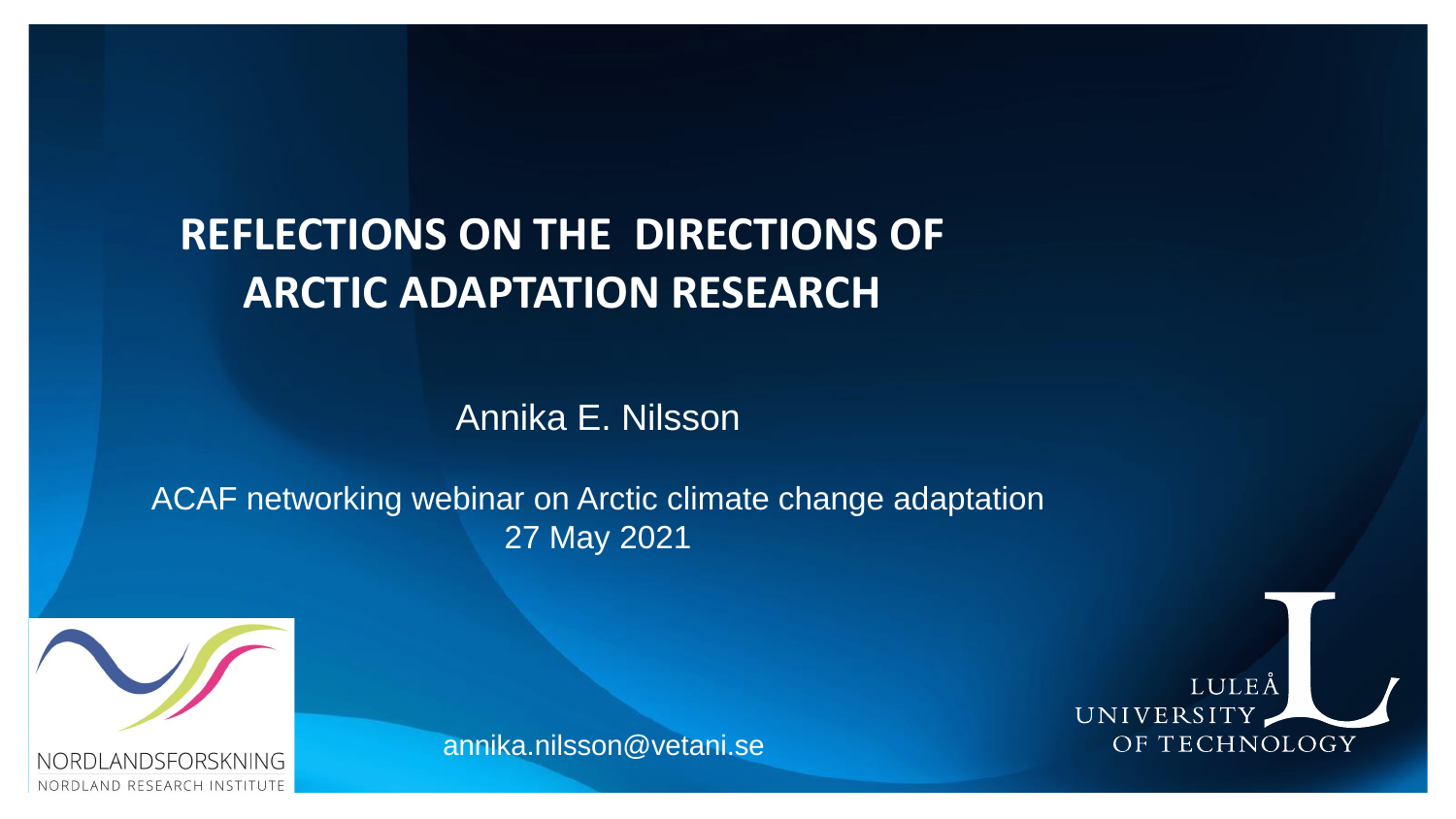#### **WHAT ARE WE ADAPTING TO?**



- Moderate and reasonably predictable changes in climate?
	- Possible to prepare and plan for adaptation
	- Better scenarios of future climate changes and their potential impacts
- Overshoot scenarios where emission trajectories do not bend in time to avoid major changes in the climate?
	- New EU project starting September 2021: Paris Agreement Overshooting – Reversibility, Climate Impacts and Adaptation Needs (PROVIDE)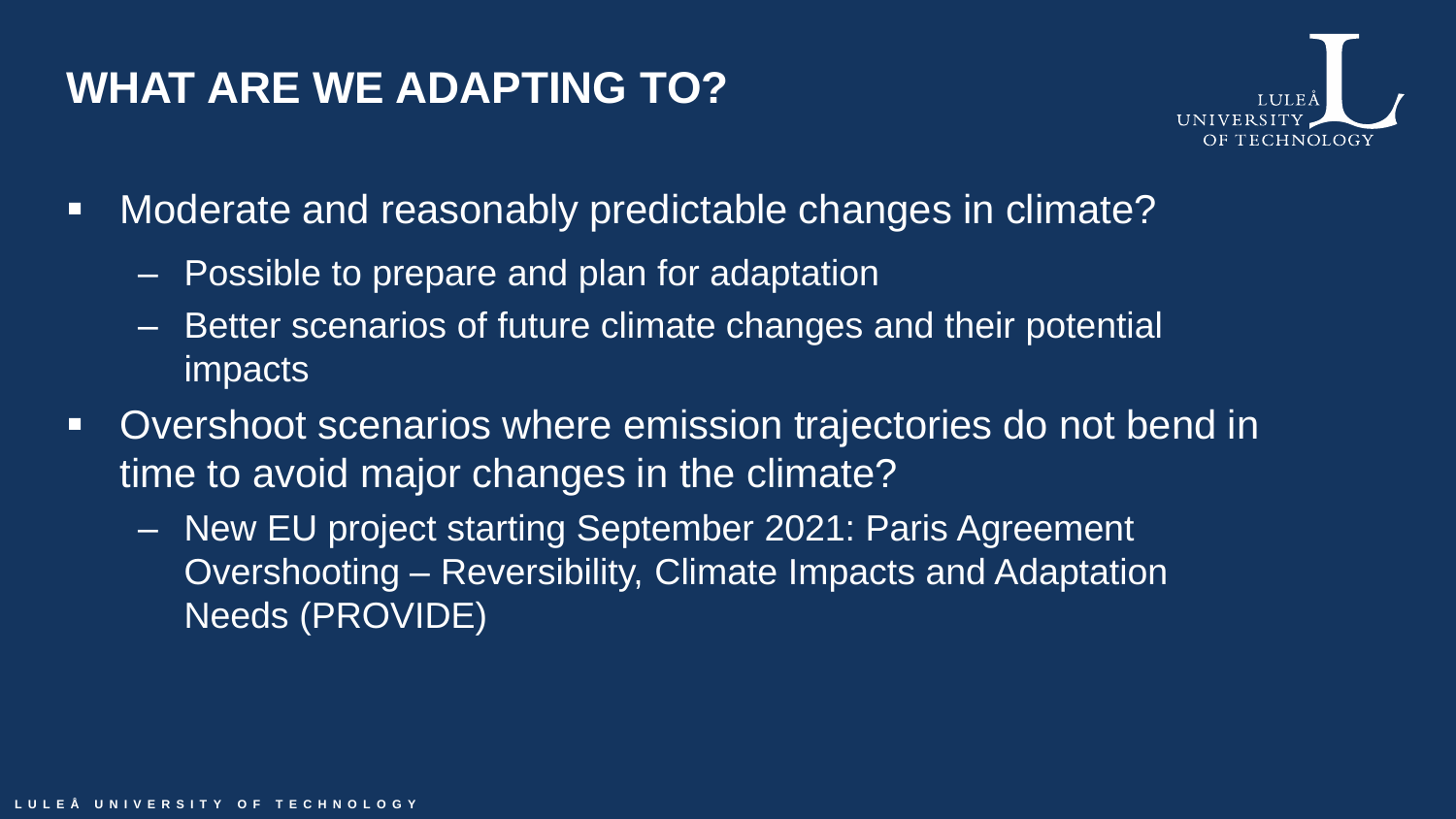## **WHAT ARE WE ADAPTING TO?**



- Unavoidable uncertainties about extent of future climate change and its impacts?
	- Need for adaptive capacity and general resilience:
		- *Adaptation Actions for a Changing Arctic* (2017)
		- *Arctic Resilience Report* (2016)
	- Societal factors increasingly in focus:
		- Capacity for learning
		- Decision challenges across governance levels
		- Conflict resolution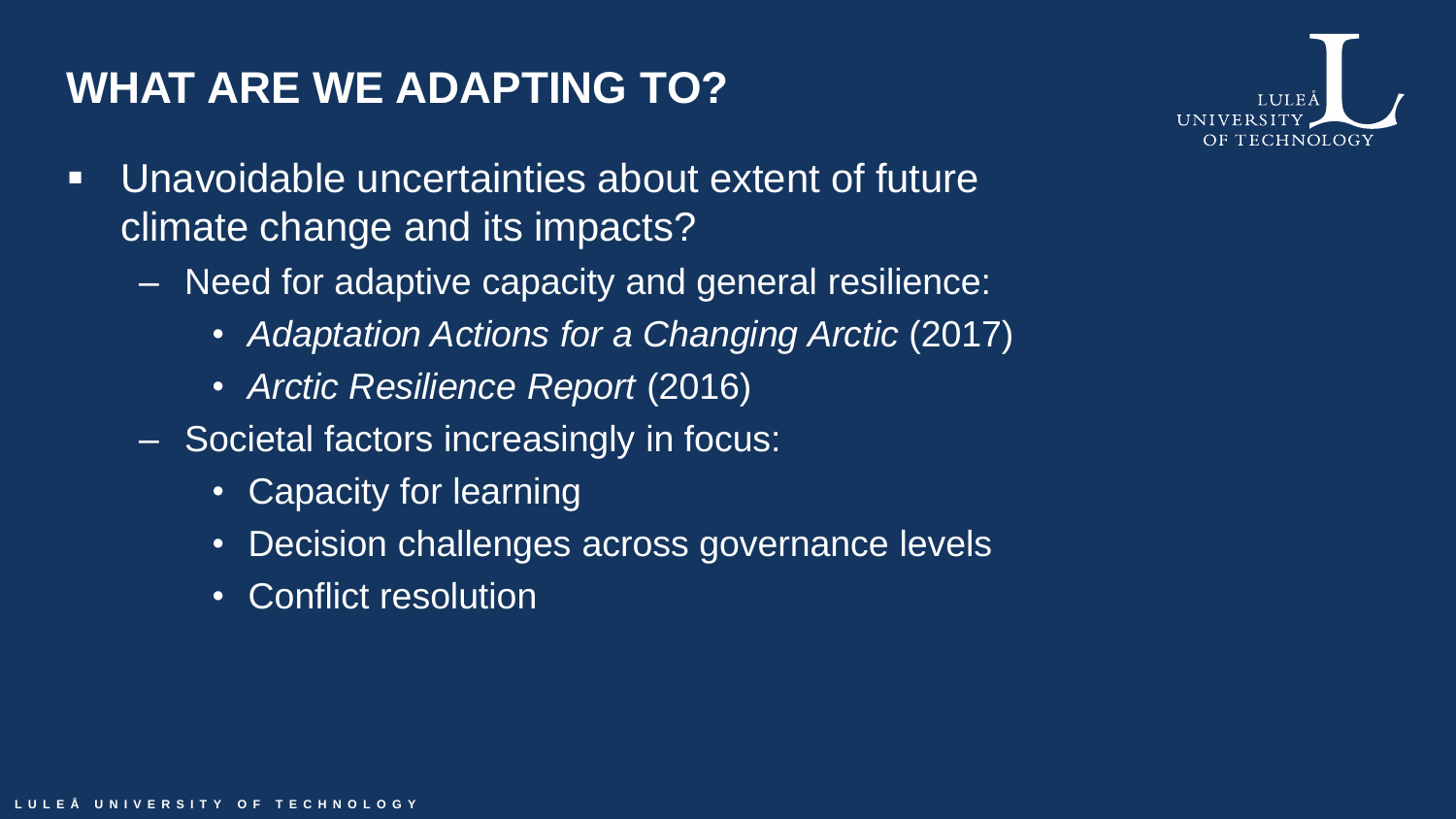### **WHAT ARE WE ADAPTING TO?**



- Climate policies and a shift away from fossil energy?
	- Less demands for hydrocarbon but growing need for wind power, hydro(?) and metals
	- Competition for land
	- Shifting job markets
	- Conflicting discourses on sustainable development
- **EXTE:** Interacting drivers of change with impacts across scales?
	- Migration, power shifts, changes in life styles and norms …
	- Multiple pressures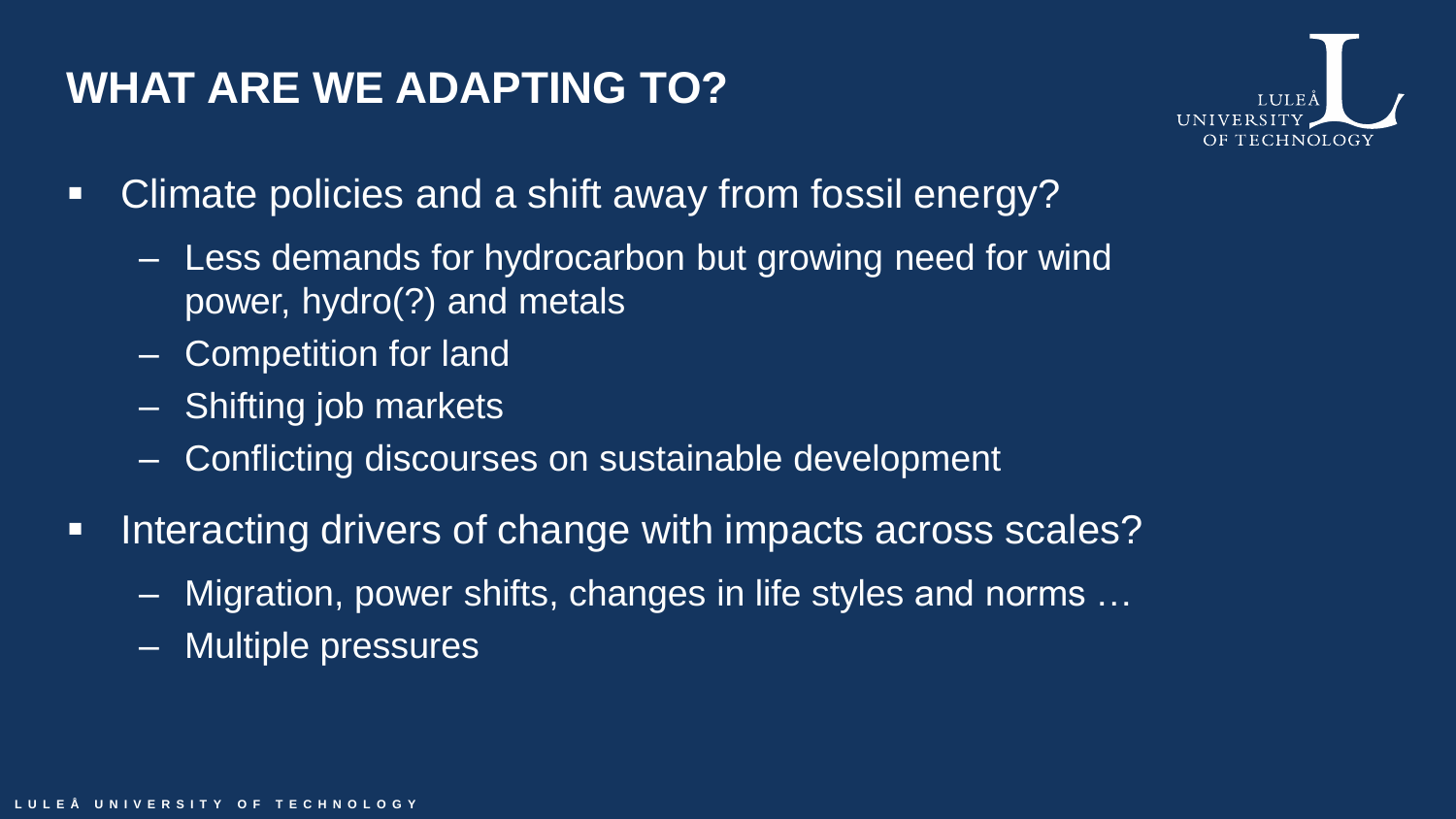# **WHO IS ADAPTING?**



- Rural livelihoods?
	- Changing ecosystems
	- Resource management
	- Adaptive co-management
- Urban areas?
	- Heat waves
	- Drainage
	- Socio-economic vulnerablities
- Specific sectors?
- **[FACE-IT](https://www.face-it-project.eu/) about Arctic** biodiversity and livelihoods in fjord system: with social-science driven case studies in Greenland, Svalbard and northern Norway
- PROVIDE, with one case study in Bodø, Norway

### **FACE-IT:** fisheries and tourism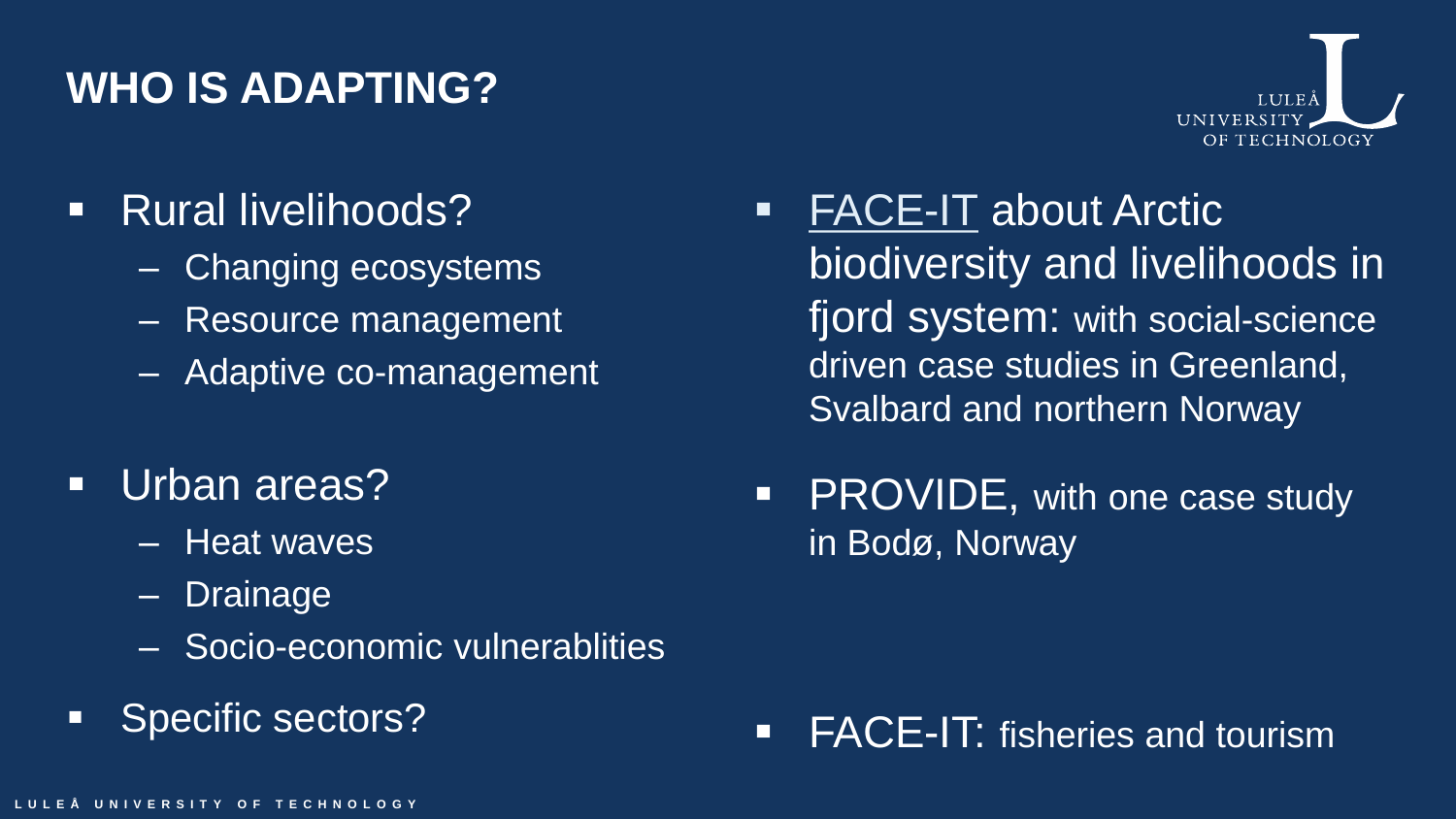### **IMPLICATIONS FOR ARCTIC ADAPTATION RESEARCH**



- Less Arctic?
- **EXA)** Long term change and system shifts: How today's adaptation affect for future capacities to adapt. When do we need to completely rethink current solutions?
- More complex and potentially more political
- Need for broader social science and humanities initiatives
- Combine with demands for stakeholder engagement and co-production of knowledge
- **EXECOMBINE With Arctic politics/science diplomacy**

**ERSITY OF TECHNOLOGY**